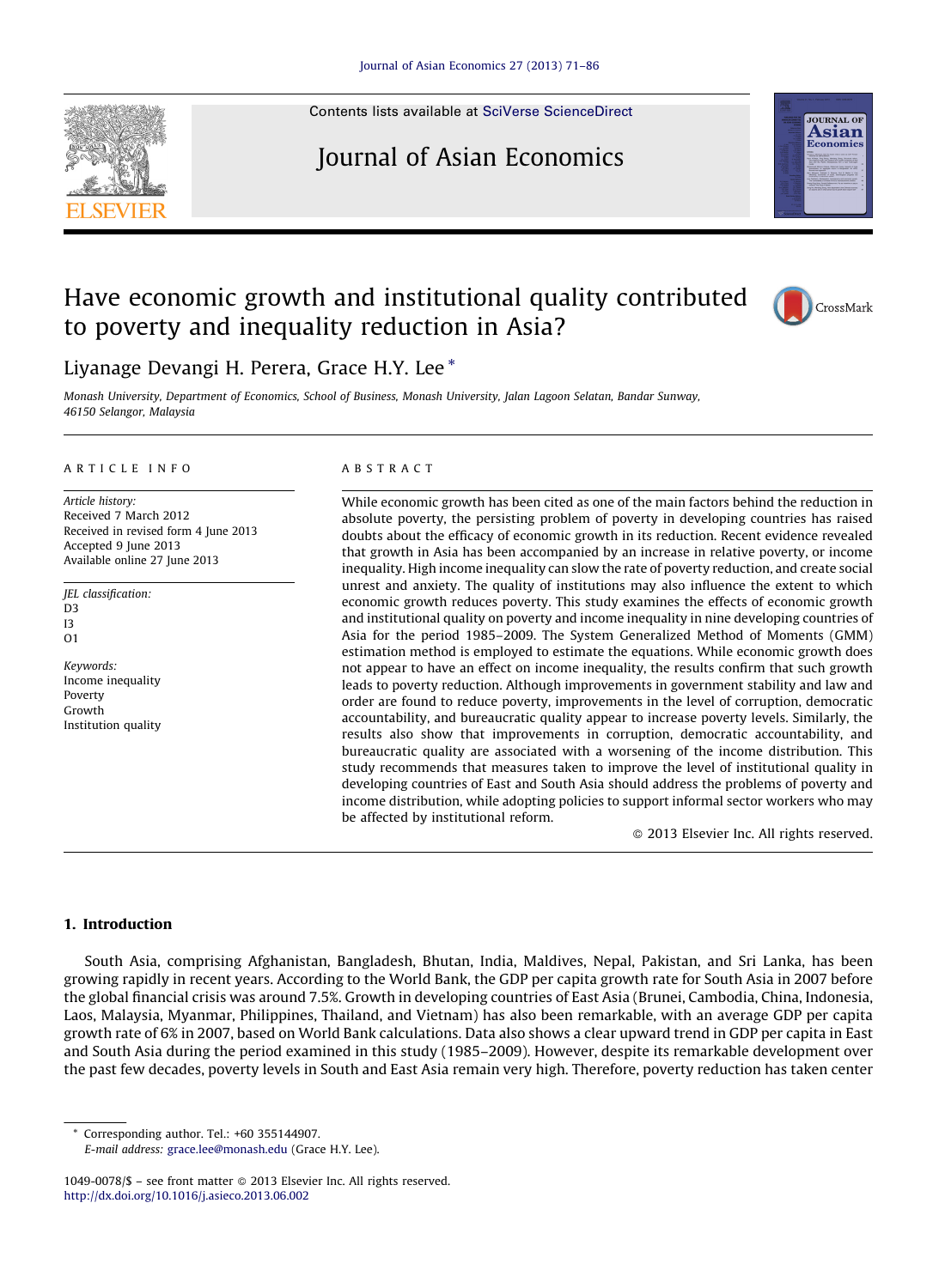stage in the development debate, as the Millennium Development Goal of halving the proportion of people living on less than \$1 a day by 2015 draws closer.

Among the remedies for improving the poverty situation is economic growth, which has been widely cited as being significant in improving the lives of the poor (Adams, 2004; [Balisacan,](#page--1-0) Pernia, & Asra, 2003; Dollar & Kraay, 2002; Kraay, [2006](#page--1-0)). Many economists argue that economic growth, through increasing per capita incomes or expenditures, can ameliorate the situation of the poor (Adams, 2004; [Balisacan](#page--1-0) et al., 2003; Dollar & Kraay, 2002; Kraay, 2006). However, this view has been subject to debate for many years as other researchers have contended that growth and globalization have led to increasing income disparities, thereby impeding the rate of poverty reduction [\(Ravallion,](#page--1-0) 2001; Ravallion & Chen, 2007). Hence, it is important to re-examine the relationship between economic growth and poverty in the context of the recent debate on this issue.

As well as re-examining this relationship, it is also imperative to analyze changes in relative poverty or income inequality. [Kuznets](#page--1-0) (1955) investigated the relationship between economic development and inequality and found that early stages of development of an economy are characterized by rising inequality, while later stages are associated with lower levels of inequality. This hypothesis suggests that inequality may be rising in developing countries, as these countries are experiencing early stages of economic development. Although several scholars have repudiated this finding [\(Anand](#page--1-0) & [Kanbur,](#page--1-0) 1993; Ram, 1989), attention has recently been paid to rising inequality within countries, especially in the Asian region (ADB, [2012\)](#page--1-0). Rising inequality is harmful for several reasons. Higher income inequality leads to slower economic growth, particularly in populous countries like China, since greater income inequality can limit the growth of mass demand [\(Wade,](#page--1-0) 2004). Higher inequality also implies that the poor receive a lesser share of the gains from economic growth [\(Ravallion,](#page--1-0) 2009). If inequality had remained stable in the Asian economies that in reality had witnessed an increase, the same growth in 1990–2010 could have lifted about 240 million more people out of poverty (ADB, [2012](#page--1-0)). Finally, income inequality might induce the poor to engage in disruptive activities such as crime and riots, creating social unrest and anxiety [\(Barro,](#page--1-0) 2000).

At the same time, it is also possible that the rate at which poverty reduces is affected by the quality of institutions in East and South Asian countries (Chong & Caldéron, 2000a; Chong & [Gradstein,](#page--1-0) 2007; Tebaldi & Mohan, 2010). This study defines institutions as the formal and informal 'rules of the game' of a society (Hasan, Mitra, & [Ulubasoglu,](#page--1-0) 2007; Tebaldi & Mohan, [2010](#page--1-0)). According to [Sala-i-Martin](#page--1-0) (2002), the measures of institutions should encompass the enforcement of contracts, protection of property rights, the predictability and effectiveness of the judiciary system, the level of corruption, the level of transparency of the public administration, and pro-market regulations. This current study uses five subjective measures of institutions, in line with studies by Chong and Caldéron [\(2000a,](#page--1-0) 2000b), Chong and [Gradstein](#page--1-0) [\(2007\),](#page--1-0) Hasan et al. (2007), and [Tebaldi](#page--1-0) and Mohan (2010). These measures are: government stability; corruption (in government); law and order; democratic accountability; and bureaucratic quality. The definitions of these measures are given in Section [3.1.](#page--1-0)

Institutional quality is said to influence the level of poverty through marketinefficiencies and misallocation of resources (Tebaldi & [Mohan,](#page--1-0) 2010). Keefer and Knack [\(1997\)](#page--1-0) maintained that poor institutional quality undermines the security of property rights. Taking bureaucratic quality as an example, the poor quality of administrative officials coupled with few institutional restrictions on them lead to greater error in administrative decision-making. This lowers the predictability of government decision-making, thereby reducing the security of property and contractual rights (Keefer & [Knack,](#page--1-0) 1997). Uncertainty with regard to property rights can deter foreign investment and lead to lower economic growth, which in turn may lower the rate at which poverty is reduced. Weak institutions can have a detrimental effect on inequality as well (Chong & Gradstein, 2007; Chong & Caldéron, 2000b). For example, the beneficiaries of tax evasion and tax exemptions (as a result of corruption) are most likely to be relatively wealthy, which means that almost the entire tax burden falls on the poor (Andres & [Ramlogan-Dobson,](#page--1-0) 2011). While most studies have examined institutional quality and its effect on poverty and income inequality for countries across several regions, empirical research on the Asian region is lacking. Thus, examination of a particular region is important, as there could be regional and cultural differences in the nature of institutions.

The purpose of this study, therefore, is to examine the effects of economic growth and improvements in the quality of institutions on poverty and income inequality in East and South Asia, for the period 1985–2009, using the system Generalized Method of Moments (GMM) estimation method. The analysis is conducted for nine developing countries in the region – China, Indonesia, Malaysia, Philippines, and Thailand (East Asia), and Bangladesh, India, Pakistan, and Sri Lanka (South Asia). Specifically, this study aims to answer the following questions:

- 1. To what extent has economic growth led to a reduction in poverty in East and South Asia?
- 2. Does economic growth lead to higher income inequality?
- 3. Has the level of institutional quality had an influence on poverty reduction?
- 4. What is the effect of institutions on income inequality?

The rest of this paper is organized as follows. Section [2](#page--1-0) examines the levels of poverty, inequality, and institutional quality in East and South Asia, as well as the past and present literature on the relationships between growth, institutions, and poverty and inequality. Section [3](#page--1-0) presents details of the data used and the econometric approaches employed in the present study. Empirical findings and the analysis and discussion ofthe results are presented in Section [4.](#page--1-0) The paper concludes with a summary of the research findings and policy recommendations.